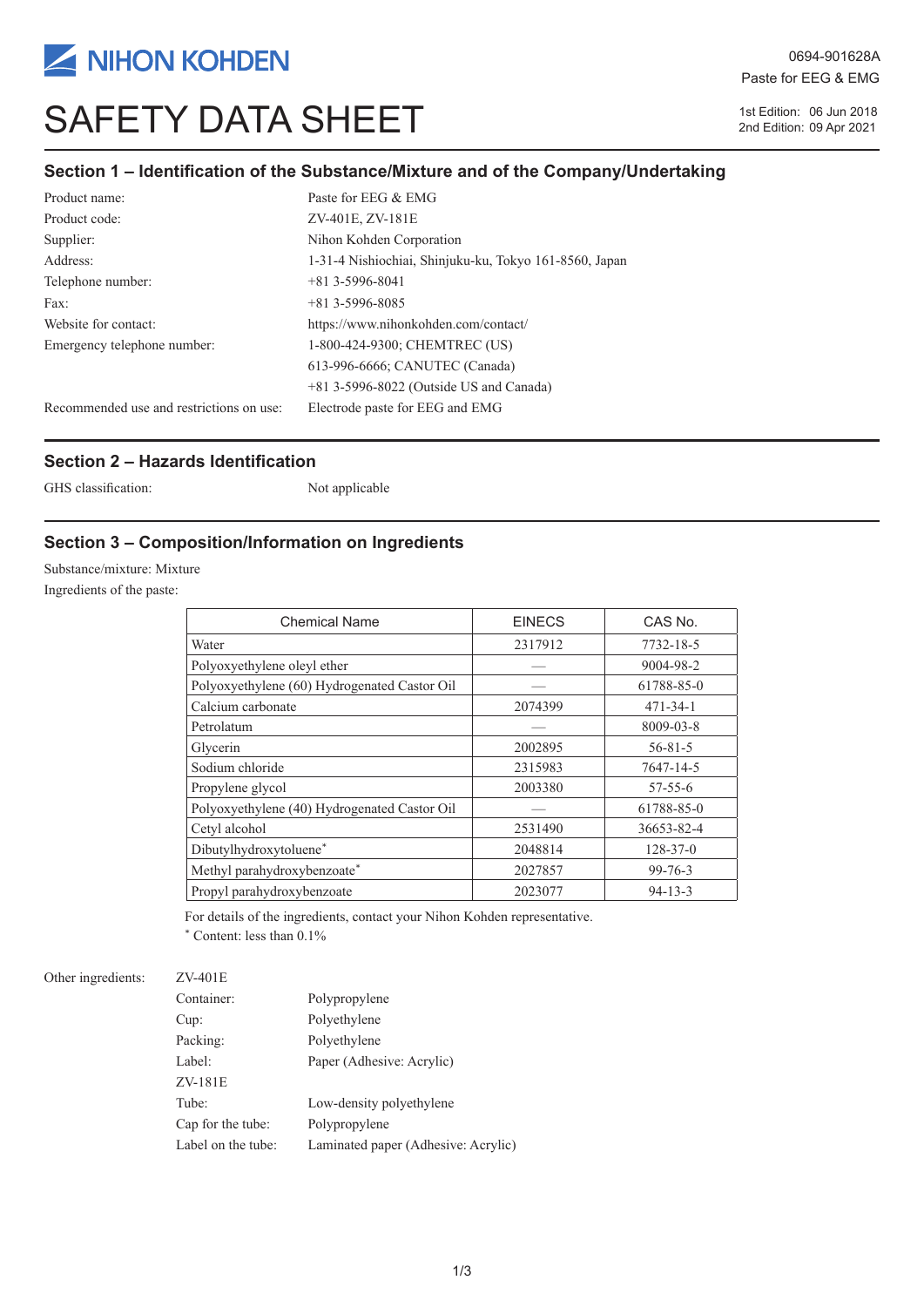#### **Section 4 – First Aid Measures**

| Eye contact: | Wash thoroughly with running water for few minutes. Then remove contact lenses when they are in      |
|--------------|------------------------------------------------------------------------------------------------------|
|              | the eyes and can be removed easily. Keep rinsing eyes out with water. If irritation continues, see a |
|              | physician.                                                                                           |
| Ingestion:   | If feeling unwell, see a physician.                                                                  |
|              |                                                                                                      |

#### **Section 5 – Fire-fighting Measures**

| Extinguishing media:                  | Powder extinguisher, foam extinguisher, $CO2$ extinguisher, water                    |
|---------------------------------------|--------------------------------------------------------------------------------------|
| Special fire fighting procedures:     | Not needed. Use the above extinguisher and extinguish a fire from the windward side. |
| Protective actions for fire-fighters: | Extinguish a fire from the windward side. Wear appropriate gloves and mask.          |

#### **Section 6 – Accidental Release Measures**

| Environmental precautions: | Do not release the product in the environment. |
|----------------------------|------------------------------------------------|
|----------------------------|------------------------------------------------|

#### **Section 7 – Handling and Storage**

| Handling: |                       |                                                                                                      |
|-----------|-----------------------|------------------------------------------------------------------------------------------------------|
|           | Technical measures:   | Should be handled by trained personnel.                                                              |
|           |                       | Do not use the expired product.                                                                      |
|           |                       | Use up the product as soon as possible.                                                              |
|           |                       | Close the cap each time.                                                                             |
|           | Safe handling advice: | Before using the product, read the operator's manual thoroughly. Use the product after understanding |
|           |                       | all the precautions on the manual.                                                                   |
|           |                       | Wash hands thoroughly after use.                                                                     |
| Storage:  |                       |                                                                                                      |
|           | Storage conditions:   | Avoid direct sunlight. Store in a well-ventilated and dark place.                                    |
|           |                       | Keep the product away from children.                                                                 |
|           |                       |                                                                                                      |

#### **Section 8 – Exposure Controls/Personal Protection**

| Hygienic measures: | Wash hands thoroughly after use.                                      |
|--------------------|-----------------------------------------------------------------------|
|                    | Wipe the product away from patient skin with water or lukewarm water. |

# **Section 9 – Physical and Chemical Properties and Safety Characteristics**

| Greasy                                                             |
|--------------------------------------------------------------------|
| White                                                              |
| Subtly                                                             |
| $6.5 \text{ to } 8.5$                                              |
| No data                                                            |
| $1.0 \text{ g/cm}^3$                                               |
| Everything except calcium carbonate (colorant) dissolves in water. |
|                                                                    |

#### **Section 10 – Stability and Reactivity**

Hazardous decomposition produce: If burnt, carbon oxide or other hazardous gas or vapor might be produced.